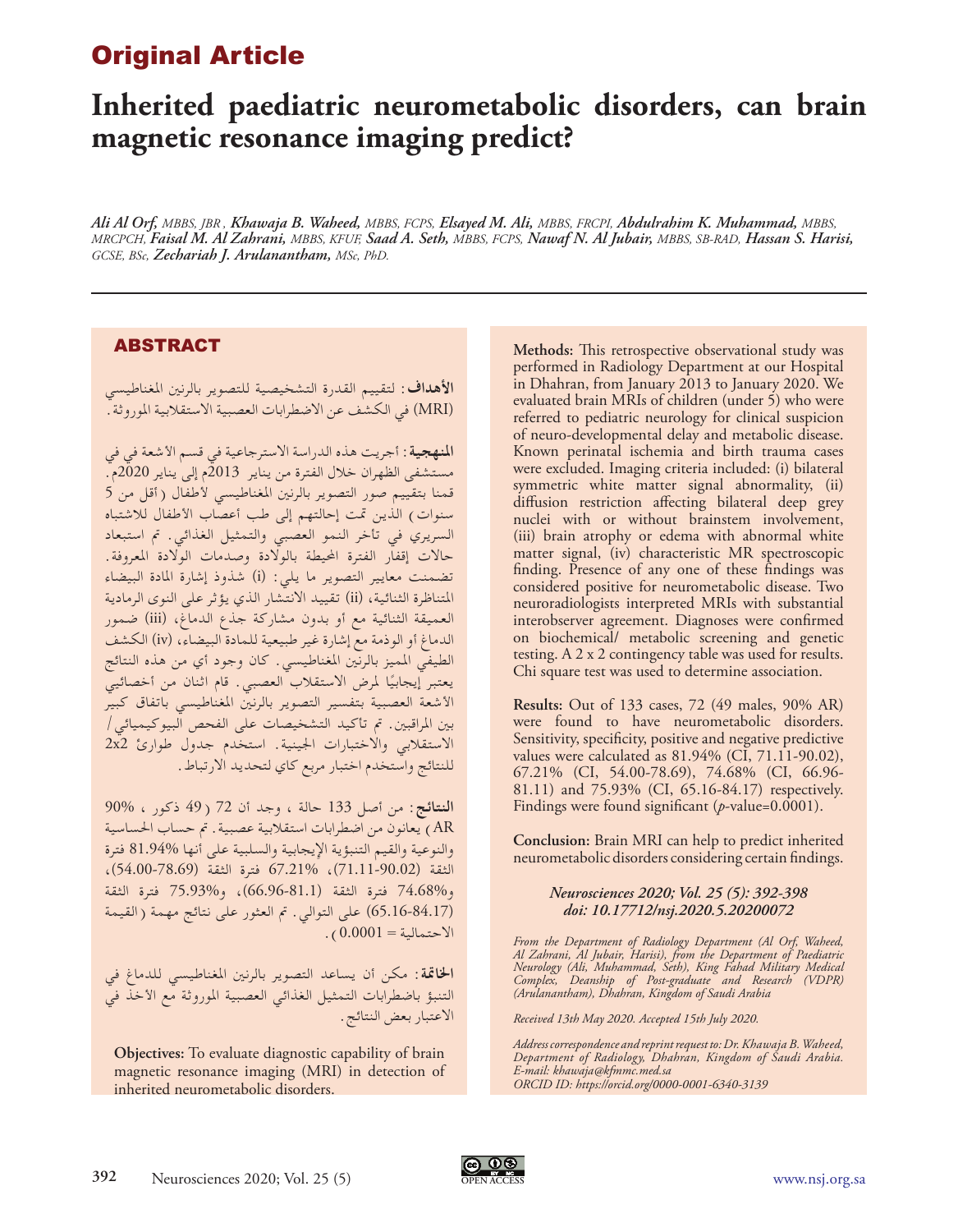Metabolic diseases can be either inherited (inborn<br>
of metabolism (IEMs) that primarily affect the central of metabolism (IEMs) that primarily affect the central nervous system are referred to as neurometabolic diseases, and usually occur in neonates and infants.<sup>1</sup> These diseases involve genetic defects that result in certain enzyme deficiency leading to deficiency of essential metabolite or toxic accumulation of others with specific biochemical and molecular abnormalities. Clinical presentations may be confusing and potentially lead to delay in diagnosis and treatment.2 Overall incidence of this group of disorders may vary from region to region, being much higher in communities with consanguineous marriages, ranging from 1.2 to 2 per 100,000 live births.3 Most exhibit autosomal recessive (AR) mode of inheritance. Neurometabolic disorders can be classified by various methods based on clinical and biochemical characteristics, area of brain involvement, or cellular organelle.4 Imaging based classification includes leukodystrophy (primary involvement of white matter due to genetic abnormality), leukoencephalopathy (secondary involvement of white matter either due to genetic or acquired systemic disorder), poliodystrophy (predominant involvement of grey matter), and pandydystrophy (mixed involvement of both white and grey matter). 5 Central nervous system white matter is usually affected,<sup>6</sup> and can result from various pathologic process like delayed myelination (myelin maturation delayed for expected age), hypomyelination (scarcity of myelin or arrest in myelination process), dysmyelination (deposition of abnormally composed fragile myelin), demyelination (secondary loss of myelin that may have been previously normal) and myelinopathy (vacuolating due to deranged brain iron and water hemostasis).

Magnetic resonance imaging is the modality of choice for evaluation of neurometabolic disorders.7 Analyzing pattern recognition in MR imaging and clinical clues help to narrow the differential, tailor subsequent laboratory (targeted metabolomics) or genetic investigations (either requiring single gene testing or broad-spectrum genetic testing i.e., whole exome sequencing/ WES). 4 The MRI can be helpful in diagnostic workup of various diseases and may be decisive for early management even before arrival of costly and time-consuming biochemical or genetic testing results.8 We therefore sought to highlight ability of MRI in predicting diagnoses of inherited

**Disclosure**. Authors have no conflict of interests, and the work was not supported or funded by any drug company.

neurometabolic disorders in neonates and young children considering certain MRI findings.

**Methods.** A retrospective observational study was performed in Radiology Department at our Hospital in Dhahran, evaluating MR brain imaging data of children (under 5 years of ages) with clinical suspicion of neurodevelopmental delay and metabolic disease, either consulted for or referred to pediatric neurology between January 2013 to January 2020 (a period of 7 years). Children with prior histories of perinatal ischemia or stroke, hypoxic-ischemic encephalopathy (HIE), birth trauma or accident, or known systemic diseases (congenital heart disease, renal failure, autoimmune disorders) were excluded.

Clinical information was obtained from patients' files/ charts using Hospital Information System (HIS) and MR imaging findings were retrieved from Radiology Information System/ Picture Archiving and Communication System (RIS/ PACS). Research protocol was approved from the Hospital Ethic Committee and need for informed written consents was waived off considering retrospective study and non-disclosure of patients' information. The study was conducted in accordance with the Helsinki Declaration. All information was kept strictly confidential. Literature review was performed through electronic search (Google Scholar, PubMed).

All MRI brain scans were performed on a 1.5 T machine, and routine imaging included T1W (T1- Weighted) axial (Ax.) and sagittal (Sag.) Fast Spin Echo (FSE) sequences, Ax. T2WI (T2-Weighted Imaging), Ax. FLAIR (Fluid Attenuation and Inversion Recovery), DWI (Diffusion Weighted Imaging) and ADC (Apparent Diffusion Coefficient), SWAN (Susceptibility Weighted imaging), postcontrast T1WI (where needed), and (single voxel) MRSI (Magnetic Resonance Spectroscopic Imaging) where possible. Oral sedation was given in majority of children for the MRIs. Only few children with concomitant respiratory failures or difficult airways, and children with skeletal deformities were given general anesthesia.

Imaging criteria suggestive of neurometabolic

Table 1 - MRI findings in neurometabolic disorders.

| <b>MRI</b><br>findings                           | Neurometabolic Disorder<br>(Metabolic & Genetic testing) | Total    |           |  |  |  |
|--------------------------------------------------|----------------------------------------------------------|----------|-----------|--|--|--|
|                                                  | Positive                                                 | Negative |           |  |  |  |
| Positive                                         | 59 (74.7)                                                | 20(25.3) | 79 (100)  |  |  |  |
| Negative                                         | 13(24.1)                                                 | 41(75.9) | 54 (100)  |  |  |  |
| Total                                            | 72(54.1)                                                 | 61(45.9) | 133 (100) |  |  |  |
| Chi square = $33.09$ , <i>p</i> -value= $0.0001$ |                                                          |          |           |  |  |  |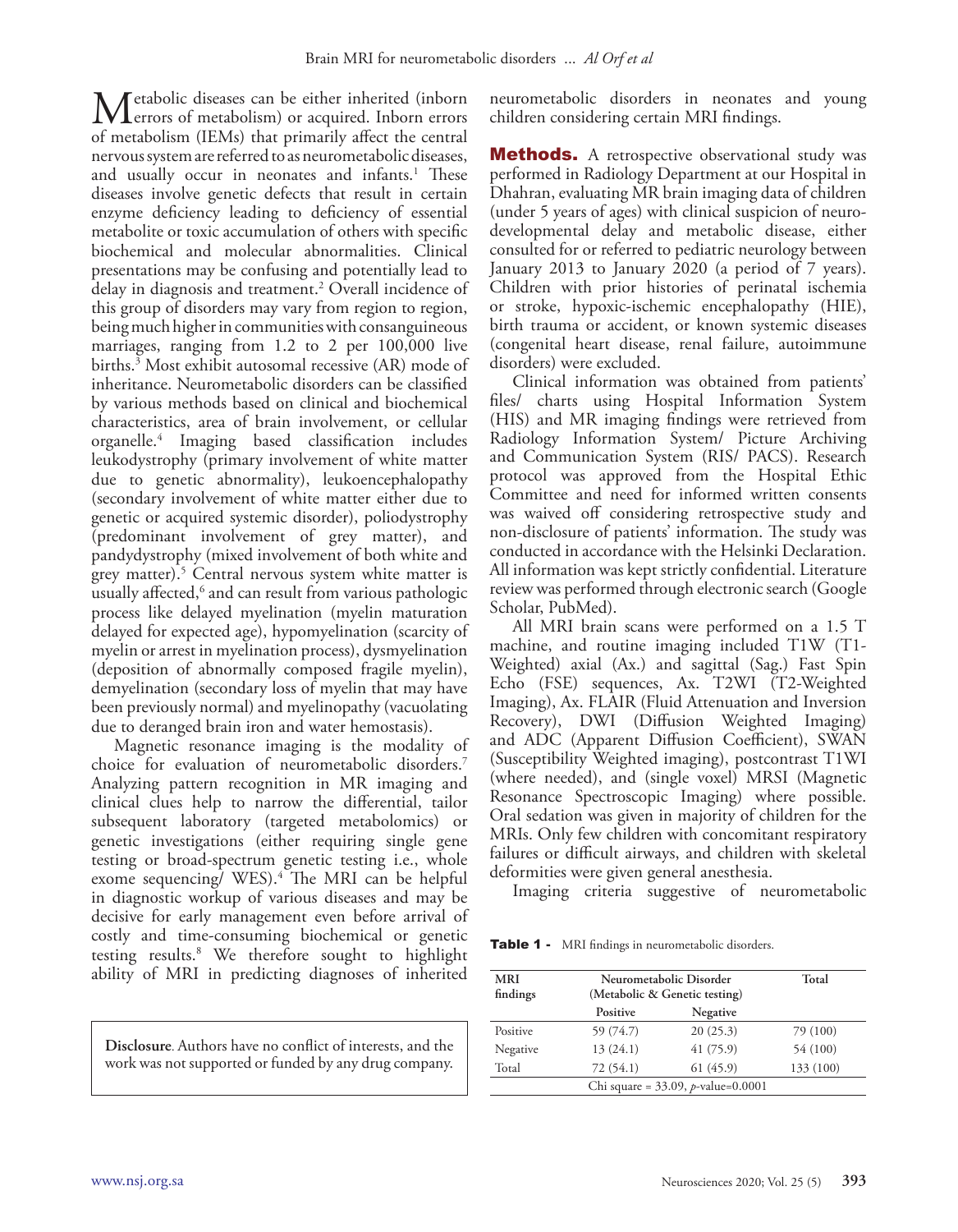diseases on MRIs included: (i) bilateral symmetric confluent abnormal white matter centrum semiovale, or periventricular) signal intensity as seen on T2 and FLAIR (with or without diffusion restriction, blood foci or cystic changes), (ii) altered signal or diffusion restriction affecting bilateral deep grey nuclei (basal ganglia, thalami, dentate, fastigial nuclei, substantia nigra, red nuclei) with or without brainstem involvement, (iii) brain tissue volume loss or edema with abnormal white matter signal intensity, (iv) characteristic MR spectroscopic finding (if available and conclusive). Presence of any one of these findings was considered positive for neurometabolic diseases. Two experienced neuro-radiologists, who were unknown to biochemical or genetic results, evaluated the MRI findings with substantial inter-observer agreement (Cohen's Kappa, 0.81). Initial or first imaging findings, if found abnormal, were considered ample for diagnoses. However, in few cases of equivocal MRIs of children under one year, follow up MRIs preferably at 12 and 24-month interval respectively were assessed to document abnormal, delayed, or arrested myelination.

Diagnoses were confirmed on biochemical (metabolic) screening and genetic testing (WES, Whole Exome Sequencing) that were considered gold standard. Brain MRI was considered 'positive' and 'negative' for presence and absence of positive findings, respectively. Outcomes of brain MRI findings were categorized as TP (True Positive; MRI correctly diagnosed neurometabolic disorder), TN (True Negative; MRI correctly diagnosed absence of neurometabolic disorder), FP (False Positive; MRI incorrectly diagnosed neurometabolic disorder) and FN (False Negative; MRI incorrectly diagnosed absence of neurometabolic disorder). A 2 x 2 contingency table was used to represent the outcomes. All data of patients, including MRI brain studies and final diagnoses, was collected, and analyzed on Statistical Package for Social Sciences (SPSS, version



Figure 1 - Selected brain MRI images of Maple Syrup Urine Disease (MSUD) demonstrating diffusion restriction along bilateral perirolandic white matter, posterior limb internal capsule, thalami, brainstem, and cerebellum as evident by abnormal high (bright or white) signal on DWI (upper row) and low (dark or black) signal on ADC (bottom row).



Figure 2 - A case of Metachromatic Leukodystrophy (MLD) with MR images showing low T1, high T2 and FLAIR periventricular white matter signal abnormality (tigroid appearance), attributed to both widened perivascular spaces and abnormal white matter.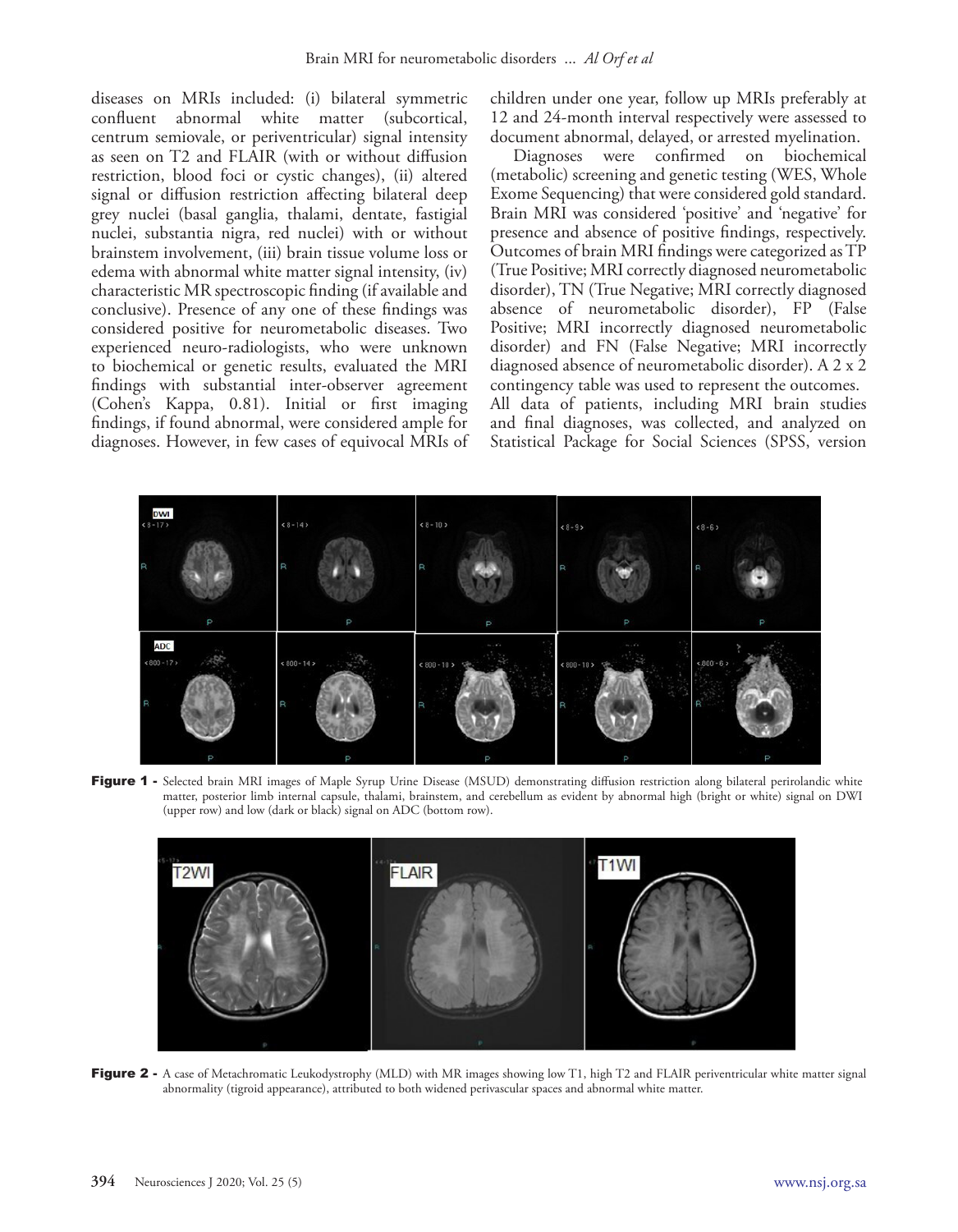

Figure 3 - A case of Neuronal Ceroid Lipofuscinosis (NCL), with upper row images A (axial T2WI), B (Axial FLAIR) and C (Sagittal T1WI) and similar sequence images in down row 1.5 years apart, showing interval progressive loss of brain tissue and prominent cerebellar atrophy, besides abnormal high signal of periventricular white matter.

22). Sensitivity, specificity, positive predictive value (PPV) and negative predictive value (NPV) for MRI were determined, and confidence intervals (C.I) documented. Chi-square test was used, and P-value was calculated. A *p*-value less than 0.05 was considered significant.

**Results.** Out of 133 cases (95 males, 38 females), 72 (49 males, 23 females) were found to have neurometabolic disorders on metabolic and genetic screening. Most of these cases were autosomal recessive  $(n=65 \text{ cases}, 90.2\%)$ , while 3 were X-linked and 4 showed autosomal dominant (AD) inheritance.

Frequency of various categories of diagnosed neurometabolic disorders were as follows: 24 cases of protein metabolism (11 organic acidurias, 8 urea cycle defects, 5 aminoacidopathies including MSUD, phenylketonuria, and homocystinuria), 9 cases of carbohydrate metabolism (G6PD, galactosemia), 4 cases of fatty acid oxidation, 9 cases of peroxisomal disorders (Zellweger, Adrenoleukodystrophy), 1 case of cholesterol metabolism (Niemann-Pick), 20 cases of lysosomal disorders (Tay-Sachs, Mucopolysaccharidoses/ MPS, metachromatic leukodystrophy/ MLD, neuronal ceroid lipofuscinosis/ NCL), 2 cases of mitochondrial disorders (Leighs syndrome), and 3 cases under miscellaneous group (purine and pyrimidine metabolism). Few group (purine and pyrimidine metabolism). of the inherited metabolic disorders, though not primarily neurometabolic, like G6PD, galactosemia and Niemann-Pick were also considered due to their profound central nervous system manifestations.

Diagnoses of disorders of protein metabolism (organic acidurias, urea cycle defects, aminoacidopathies), fatty acid disorders, peroxisomal and lysosomal disorders



Figure 4 - Selected MRI images in child with Glutaric aciduria showing abnormal T2W periventricular high signal (upper row left corner image) with relatively smaller basal ganglia and widened sylvian fissures and anterior temporal pole extra-axial CSF spaces (upper row middle image), diffusion restriction along periventricular white matter (bottom row left corner and middle images). MR spectroscopic imaging (MRSI) with region of interest (at left basal ganglia as shown in upper row right corner image) and peaks of metabolites (decreased NAA/ Cr, increased lactate) in spectroscopic image (bottom row right corner image).



Figure 5 - MR spectroscopic imaging (left image) in a case of Metachromatic Leukodystrophy (MLD) showing reduced NAA, increased Cho/Cr ratio and lip-lactate peaks in MR spectroscopic image (right image).

were established on biochemical/ metabolic screening. However, genetic testing further confirmed diagnoses for lysosomal, mitochondrial and miscellaneous disorders.

Outcomes of MRI findings were documented under 2 x 2 contingency table **(Table 1)**.

Out of 133 cases, 72 were found to have neurometabolic disorders. Sensitivity, specificity, positive and negative predictive values were calculated as 81.94% (CI, 71.11-90.02), 67.21% (CI, 54.00-78.69), 74.68% (CI, 66.96-81.11) and 75.93% (CI, 65.16- 84.17) respectively. Findings were found significant (*p*-value=0.0001).

Electroencephalogram (EEG) findings were seen abnormal in 31 out of 72 positive cases of neurometabolic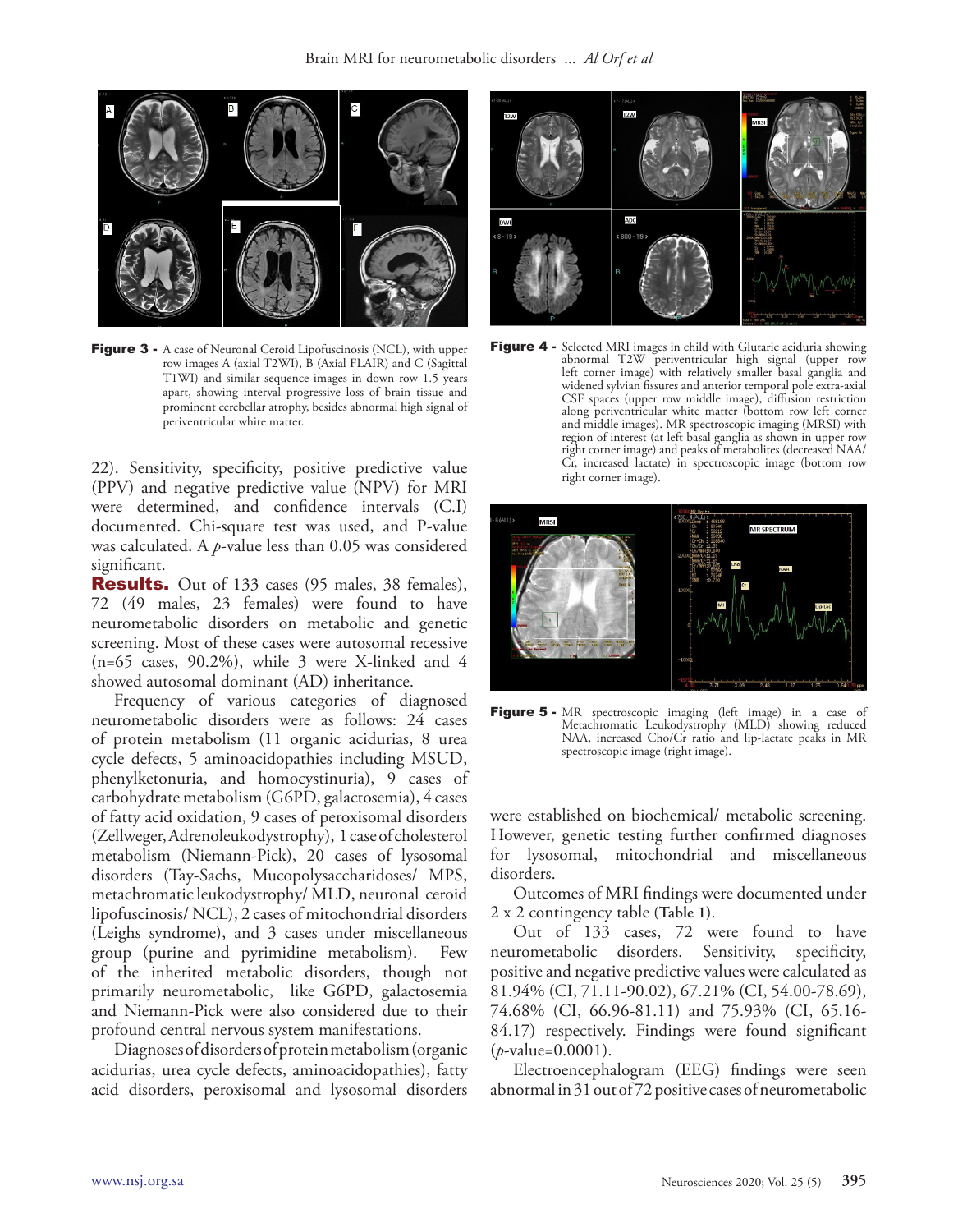| Table 2 - The MRI pattern and specific imaging findings in neurometabolic diseases and other inherited metabolic disorders with profound CNS |  |  |  |  |  |  |
|----------------------------------------------------------------------------------------------------------------------------------------------|--|--|--|--|--|--|
| manifestations.                                                                                                                              |  |  |  |  |  |  |

| Neurometabolic Disorders<br>& other Inherited Metabolic disorders (with profound<br>CNS manifestations) |                                                                                                  | Inheritance                                | Brain Magnetic Resonance Imaging Findings                                                                                                                                                                                                                             | <b>Magnetic Resonance</b><br>Spectroscopy                                                                                                                                                              |  |
|---------------------------------------------------------------------------------------------------------|--------------------------------------------------------------------------------------------------|--------------------------------------------|-----------------------------------------------------------------------------------------------------------------------------------------------------------------------------------------------------------------------------------------------------------------------|--------------------------------------------------------------------------------------------------------------------------------------------------------------------------------------------------------|--|
| Disorders of Protein<br>metabolism                                                                      | Organic aciduria (glutaric<br>aciduria)                                                          | AR                                         | Bilateral basal ganglia lesions with restricted<br>diffusion during acute encephalopathy, cerebral<br>dysgenesis (enlarged Sylvian fissures, wide<br>CSF spaces anterior to the temporal poles),<br>macrocephaly                                                      | Decreased N-acetyl-aspartate<br>(NAA)/ creatine (Cr) ratio,<br>lactate peak within basal<br>ganglia acutely                                                                                            |  |
|                                                                                                         | Urea cycle defect<br>(Citrullinemia)                                                             | AR                                         | White matter edema as result of<br>hyperammonemia, basal ganglia involvement                                                                                                                                                                                          | Prominent increase of<br>glutamine/ glutamate and<br>lipid/lactate complexes,<br>decrease of NAA                                                                                                       |  |
|                                                                                                         | Aminoacidopathy<br>(MSUD)                                                                        | AR                                         | Vacuolating myelinopathy (intramyelinic<br>edema), edematous lesions with restricted<br>diffusion in the peri-rolandic white matter,<br>posterior limb of the internal capsules, cerebral<br>peduncles, brainstem, deep cerebellar white<br>matter, and globi pallidi | Decreased N-acetylaspartate,<br>methyl resonances of<br>branched amino acids at 0.9-<br>1.0 ppm, and lactate in acute<br>metabolic decompensation                                                      |  |
| Carbohydrate<br>metabolism                                                                              | Galactosemia                                                                                     | AR                                         | Diffuse edema, diffusion restriction                                                                                                                                                                                                                                  | Galactitol (Gal-ol) doublet<br>peak at 3.7 parts per million                                                                                                                                           |  |
|                                                                                                         | G6PD deficiency                                                                                  | X-linked                                   | Symmetrical lesions in bilateral globus pallidus,<br>hyperintense on T2/FLAIR                                                                                                                                                                                         | Kernicterus; increased levels<br>of glutamine and glutamate<br>along with decreased levels of<br>choline and N-acetyl-aspartate                                                                        |  |
| Fatty Acid Oxidation<br>Disorder                                                                        | Carnitine deficiency, Acyl-<br>Coenzyme Dehydrogenase<br>Deficiency, glutaric aciduria<br>type 2 | AR                                         | Underdeveloped frontal and temporal lobes with<br>enlarged sylvian fissures, delayed myelination,<br>Multifocal parenchymal and intraventricular<br>hemorrhages as well as white matter signal<br>intensity changes                                                   | Normal N-acetylaspartate and<br>an increased choline-creatine<br>ratio                                                                                                                                 |  |
| Peroxisomal disorders                                                                                   | Adrenoleukodystrophy<br>(ALD)                                                                    | X-linked                                   | Deep white matter in the parieto-occipital lobes<br>and splenium of the corpus callosum, cortical<br>and subcortical U-fiber sparing, enhancement<br>in $50\%$                                                                                                        | Neuronal loss manifested by a<br>decrease in the NAA peak and<br>an elevation in the lactate<br>peak                                                                                                   |  |
|                                                                                                         | Zellweger Syndrome                                                                               | AR                                         | Ventricular enlargement, abnormal gyration<br>patterns (pachygyria; especially medial gyri<br>around peri-rolandic regions, polymicrogyria;<br>laterally), cerebral periventricular pseudocysts                                                                       | Nonspecific reduction of<br>N-acetylaspartate with lipid<br>accumulation                                                                                                                               |  |
| Lysosomal disorders                                                                                     | Mucopolysaccharidosis                                                                            | AR (except<br>Hunter, MP-<br>II; X-linked) | Enlarged perivascular spaces ("cribriform"<br>or "spindle-like"), white matter lesions,<br>hydrocephalus, cortical atrophy, 'honeycomb-<br>like' appearance in the basal ganglia and thalami                                                                          | Decreased N-acetylaspartate,<br>total choline and glutamate<br>in the white matter, and an<br>elevation of myo-inositol,<br>glucose-aminoglycans (GAG)<br>peak at 3.7 ppm (higher than<br>myoinositol) |  |
|                                                                                                         | Metachromatic<br>Leucodystrophy (MLD)                                                            | AR                                         | Bilateral symmetrical abnormal high SI on T2<br>and FLAIR images in the deep periventricular<br>white matter, with sparing of the subcortical<br>U fibers and peripheral "tigroid" or "leopard<br>pattern" of dysmyelination                                          | Reduced N-acetyl aspartate<br>(NAA), increased myoinositol,<br>increased lactate                                                                                                                       |  |
|                                                                                                         | Krabbe disease<br>(Globoid cell<br>Leucodystrophy)                                               | <b>AR</b>                                  | High signal involving periventricular white<br>matter, centrum semiovale and deep grey matter,<br>sparing of subcortical U-fibres                                                                                                                                     | Markedly reduced NAA,<br>Abnormally high Cho/Cr<br>ratio                                                                                                                                               |  |
|                                                                                                         | Neuronal Ceroid<br>Lipofuscinosis (NCL)                                                          | AR                                         | Generalized brain atrophy and hyperintense<br>white matter changes                                                                                                                                                                                                    | Reduced NAA, elevated lipids                                                                                                                                                                           |  |
| Mitochondrial Disorders Leigh Syndrome                                                                  |                                                                                                  | AR,<br>X-linked                            | Symmetrical hyperintense lesions in the basal<br>ganglia and/or brain stem on T2-weighted MR<br>images                                                                                                                                                                | Elevated choline, occasionally<br>elevated lactate, reduced NAA                                                                                                                                        |  |
| Disorders of purine and<br>pyrimidine metabolism                                                        | Lesch-Nyhan disease                                                                              | X-linked                                   | Decreased cerebral volume with a predilection<br>for white matter, cortical and/or brainstem<br>atrophy                                                                                                                                                               | Decreased metabolites,<br>especially N-acetylaspartate<br>and glutamate/glutamine,<br>only in the prefrontal cortex                                                                                    |  |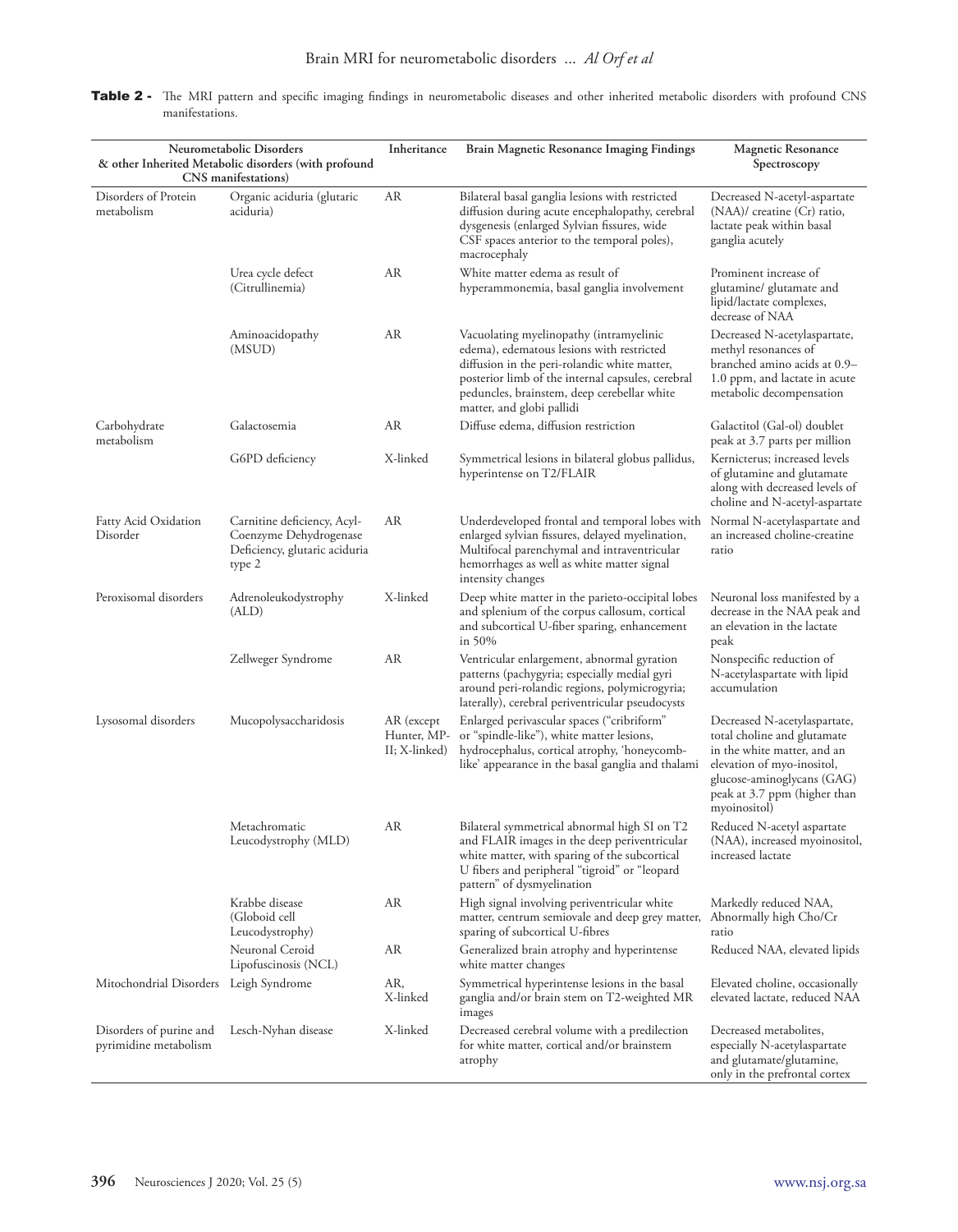disorders and 15 out of 61 negative cases (*p*=0.03).

Specific MRI findings and patterns of involvement of brain parenchyma with characteristic MR spectroscopic imaging (MRSI) were seen in different cases of our study **(Table 2)**.

**Discussion.** Magnetic resonance imaging is the modality of choice for evaluation of neurometabolic disorders. Although imaging appearances may overlap and often vary with stage and age of presentation.<sup>7</sup> However, many of such disorders demonstrate specific MRI abnormalities.9 We therefore devised certain set of imaging findings that could help in predicting such challenging group of disorders.3,8 Based on our imaging criteria, we found a high sensitivity of MRI (around 80%) in prediction of inherited neurometabolic disorders with a high negative predictive value (of 76%). Our study was based on the rationale that recognizing specific pattern of abnormality on MRI can aid the radiologists in narrowing differential and even suggesting specific diagnosis, thereby reducing length of diagnostic process and a timely management for a treatable disorder. Timing of any therapeutic intervention is of strategic importance considering limited regenerative capacity of the brain.<sup>4</sup> By adopting our selected imaging criteria, we were able to suggest metabolic diseases like glutaric aciduria, MSUD **(Figure 1)**, adrenoleukodystrophies, urea cycle defects, MLD (**Figure** 2), and NCL (**Figure** 3).

Although MR spectroscopic imaging was not available in every case, however, when available and characteristic (**Figure** 4&5), such information also helped in suggesting such disorder.

We observed several false positive cases (n=20) that were attributed to other diagnoses mimicking IEM10 including (not known or unclear history of) HIE (5 cases), kernicterus/ bilirubin encephalopathy (5 cases), neonatal hypoglycemia (3 cases), toxic encephalopathy (3 cases), and perinatal infection (4 cases). Many acquired conditions like periventricular leukoencephalopathy, inflammatory or infectious diseases, acquired metabolic disorders with nutritional deficiencies can also present with similar findings.7 For e.g., nonketotic hyperglycemia, primary lactic acidosis, Krabbe disease, and MSUD may have similar MR findings as those of hypoxic ischemic encephalopathy.5,7

Lack of perinatal ischemia and a delayed manifestation should raise suspicion of possible metabolic disorder. Similarly, any metabolic disease with brain atrophy and subdural hemorrhage may mimic NAI (non-accidental injury) or child abuse. Therefore, combining clinical and laboratory data when available with the imaging features is important. Utilization of DWI, and MRSI may help to narrow the diagnoses.3,10 Serial imaging can

also help to differentiate IEM mimickers that tend to remain stable or improve on follow up imaging, unlike IEM that typically are progressive.

False negative cases  $(n=13)$  encountered in our study were because of presence of certain non-specific MRI findings (like unilateral involvement, calcification, cortical grey matter involvement or malformation) that were not included in our imaging criteria for detection of neurometabolic disorders. White matter is commonly involved in neurometabolic disorders, either primarily or because of Wallerian degeneration.<sup>11</sup> However, certain metabolic disorders can present with grey matter abnormality or cortical malformation. Although conventional MR sequences including T1, T2W and FLAIR help to detect adequate or abnormal/ delayed myelination process particularly under 2 years of ages. However, these can be supplemented with microstructural data as assessed by diffusion weighted imaging (DWI) and metabolic data (biochemical signatures) from proton MR spectroscopy.12

The DWI may demonstrate early parenchymal lesions and helps to differentiate different types of edema. Vasogenic edema is commonly seen in acute metabolic decompensation (prominent in urea cycle defects), while cytotoxic edema may be seen in non-ischemic conditions (during metabolic crisis in organic acidemias and vacuolating myelinopathy). Similarly, certain metabolite information as assessed by MR spectroscopy like glycine in non-ketotic hyperglycinemia, branched chain amino acids in maple syrup urine disease, and N-acetylaspartate in Canavan disease help to specify the diagnoses as encountered in our study as well. However, we could not get MRSI in every patient as it required radiologists' active participation in selection of cases (for whom MRSI might be indicated or helpful), careful selection of image and correct placement of region of interest (ROI) for adequate information, all of these would not have been possible or expected in each case for such retrospective study. Moreover, sometimes prolonged imaging time and sedation, and unexpected patient's movements may limit additional time consuming MRSI.<sup>13</sup>

Diagnoses of IEM remain challenging for both clinicians and radiologists. However, clinical information and age at presentation are helpful in suspecting such diseases. Patients with more profound enzyme defects tend to have earlier clinical presentation (also termed devastating metabolic diseases), acute encephalopathy and life-threatening metabolic decompensation, whereas late-onset disorders may have more manageable disease course with better outcome. We found more abnormal EEGs in MRI positive cases emphasizing importance of this investigation in evaluation of such patients. Though